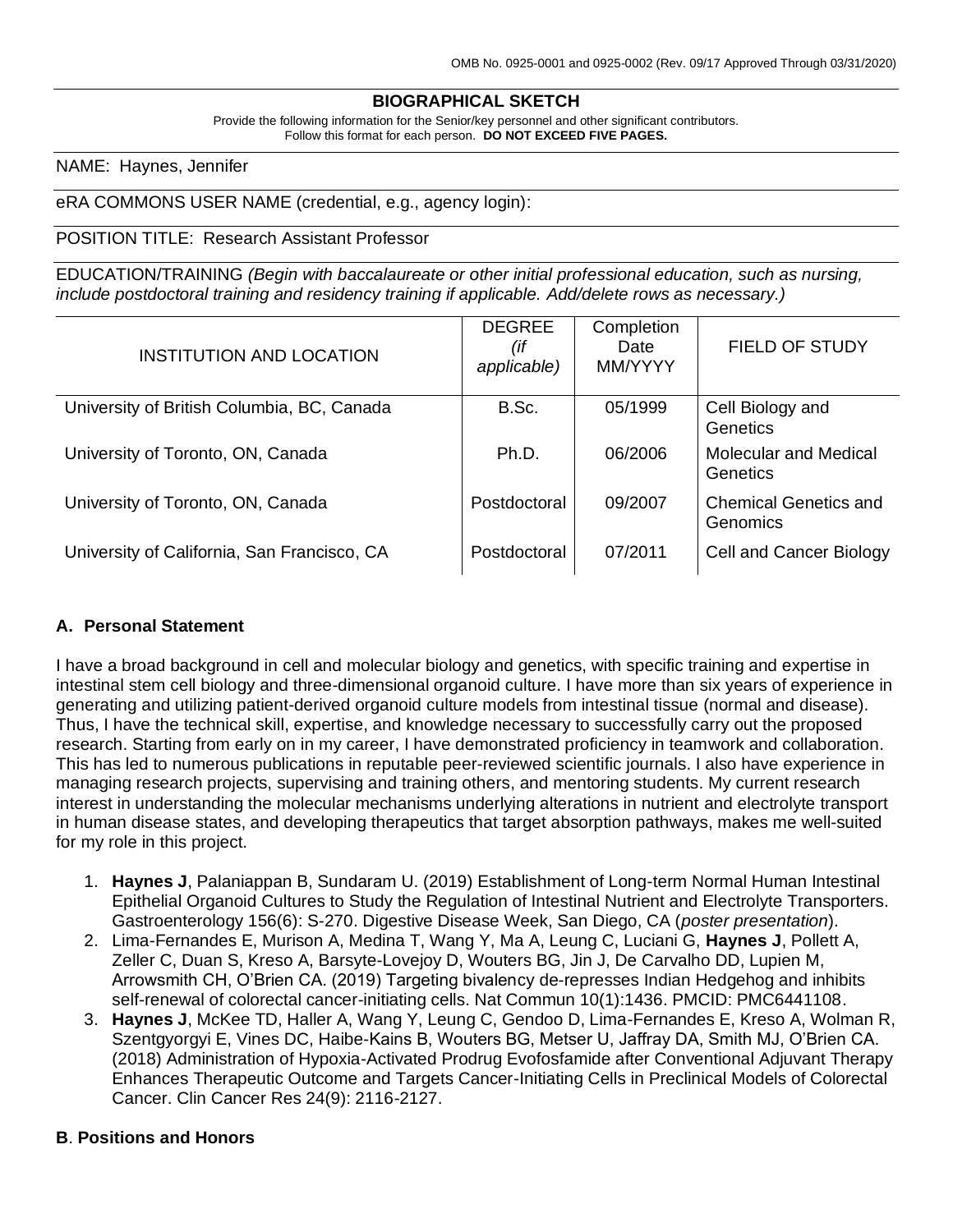### **Positions and Employment**

- 2004-2005 Teaching Assistant, Department of Medical Genetics and Microbiology, University of Toronto, Toronto, ON, Canada
- 2006-2007 Postdoctoral Fellow, Banting and Best Department of Medical Research, University of Toronto, Toronto, ON, Canada
- 2007-2011 Postdoctoral Fellow, Department of Cell and Tissue Biology, University of California, San Francisco, San Francisco, CA
- 2011-2014 Research Associate, Campbell Family Institute for Breast Cancer Research, Ontario Cancer Institute, Toronto, ON, Canada
- 2014-2018 Scientific Associate, Princess Margaret Cancer Centre, University Health Network, Toronto, ON, Canada
- 2018- Research Assistant Professor, Department of Clinical and Translational Sciences, Joan C. Edwards School of Medicine, Marshall University, Huntington, WV

## **Other Experience and Professional Memberships**

- 2008-2011 Member, American Society for Cell Biology
- 2018- Member, American Gastroenterological Association
- 2019- Ad hoc Journal Reviewer, Biomolecules, Cancer Cell International, International Journal of Molecular Sciences, Journal of Clinical Medicine, Medicina, Stem Cell Research
- 2019 Grant Reviewer, University of Kentucky Center for Clinical and Translational Science
- 2020- Member, Reviewer Board, Cancers

### **Honors**

| 1999      | Dean's Honor List, University of British Columbia, BC, Canada                             |
|-----------|-------------------------------------------------------------------------------------------|
| 1999      | Adam F. Szczawinski Prize in Botany, University of British Columbia, BC, Canada           |
| 1999-2001 | University of Toronto Open Fellowship, University of Toronto, ON, Canada                  |
| 2000-2001 | Ontario Graduate Scholarship in Science and Technology, University of Toronto, ON, Canada |
| 2001-2002 | Connaught Scholarship, University of Toronto, ON, Canada                                  |
| 2001-2002 | Ontario Graduate Scholarship, Province of Ontario, Canada                                 |
| 2002-2005 | Estate of Betty Irene West/Canadian Institutes of Health Research Doctoral Research Award |
| 2008-2011 | Terry Fox Foundation Post PhD Research Fellowship, Canadian Cancer Society Research       |
|           | Institute                                                                                 |
| 2009      | Outstanding Poster Award, The EMT International Association Meeting, Tucson, AZ           |
| 2011      | Keystone Symposia Scholarship, Conference on Epithelial Plasticity and Epithelial to      |
|           | Mesenchymal Transition, Vancouver, BC, Canada                                             |

# **C. Contributions to Science**

- 1. **Exploration of essential gene functions and the essential synthetic genetic network.** For my doctoral studies, I used budding yeast as a model organism to explore essential gene functions using titratable promoter-replacement alleles. My co-investigators at the University of Toronto created promoter-shutoff strains for over two-thirds of all essential yeast genes, for which deletion mutation (knockout) strains were inviable. I performed morphological analysis and cell size profiling for ~600 of these strains, which when combined with my co-investigators' data from drug sensitivity screening and microarray expression profiling was used to identify new functions for several previously uncharacterized genes. As a collaborative team, we further used these promoter-shutoff strains for automated, high-throughput genetic analysis and established a genetic interaction network for essential yeast genes.
	- a. Mnaimneh S\*, Davierwala AP\*, **Haynes J**\*, Moffat J, Peng WT, Zhang W, Yang X, Pootoolal J, Chua G, Lopez A, Trochesset M, Morse D, Krogan NJ, Hiley SL, Li Z, Morris Q, Grigull J, Mitsakakis N, Roberts CJ, Greenblatt JF, Boone C, Kaiser CA, Andrews BJ, Hughes TR. (2004) Exploration of essential gene functions via titratable promoter alleles. Cell 118(1): 31-44 (\**indicates equal contribution*).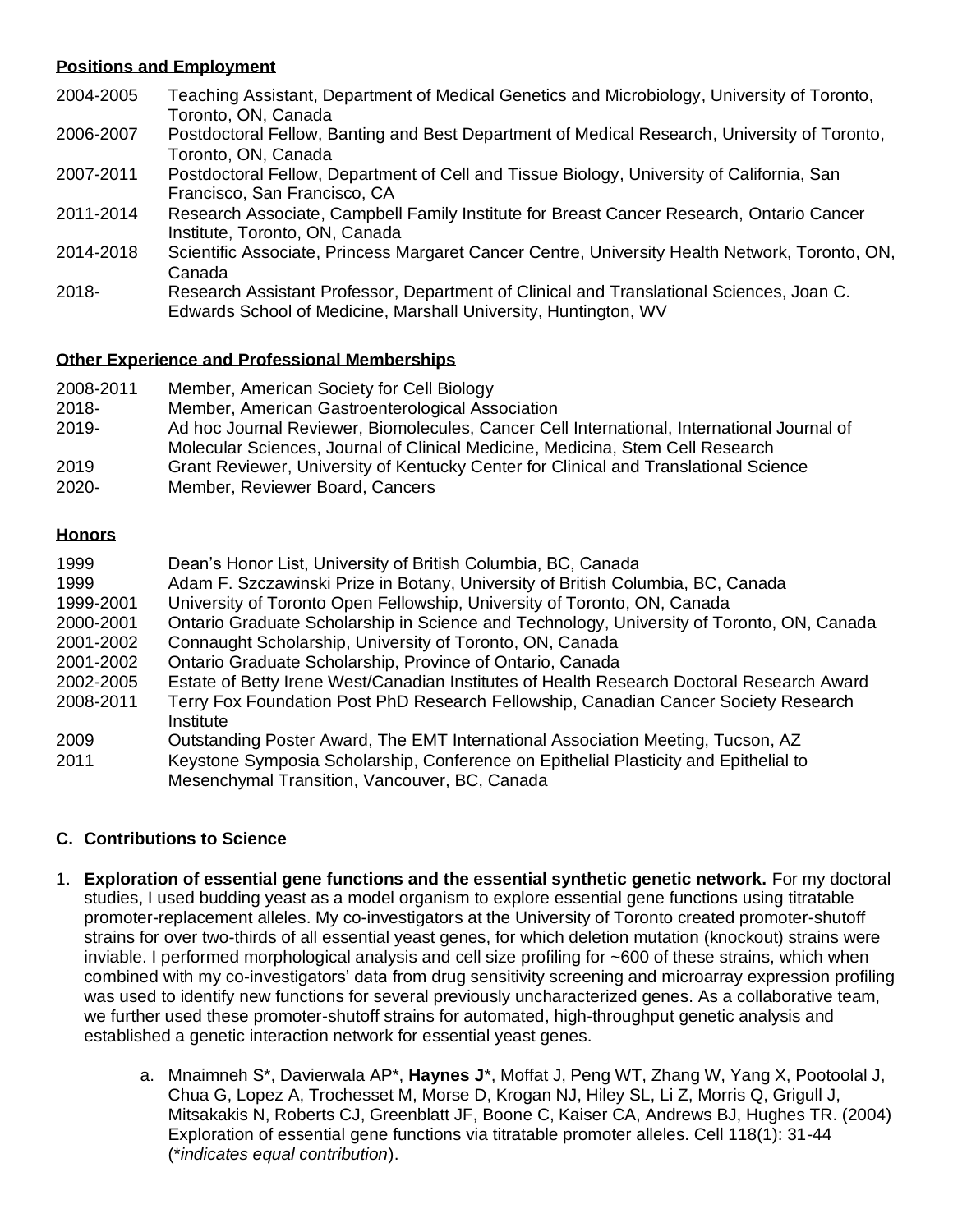- b. Davierwala AP, **Haynes J**, Li Z, Brost RL, Robinson MD, Yu L, Mnaimneh S, Ding H, Zhu H, Chen Y, Cheng X, Brown GW, Boone C, Andrews BJ, Hughes TR. (2005) The synthetic genetic interaction spectrum of essential genes. Nat Genet. 37(10): 1147-52.
- 2. **The impact of protein-protein interaction affinity on biological activity depends on context.** In addition to the research described above, I also studied conserved cellular processes including signal transduction, transcriptional regulation, and cytoskeleton remodeling. Most cellular functions require protein-protein interactions, yet little was known about the relationship between protein-protein interaction affinity and biological activity. Together with my co-investigators, I investigated the role of binding affinity in SH3 domain-mediated protein-protein interactions involved in regulating signal transduction or actin cytoskeleton function in yeast. We demonstrated that in the context of a signal transduction pathway, binding affinity correlated to in vivo output, signaling pathway fidelity, and growth. However, in the context of actin cytoskeleton regulation, we found that considerable reductions in binding affinity did not affect growth even when the actin cytoskeletal morphology was significantly perturbed. Furthermore, the biological impact varied depending on the genetic and environmental context.
	- a. Marles JA, Dahesh S, **Haynes J**, Andrews BJ, Davidson AR. (2004) Protein-protein interaction affinity plays a crucial role in controlling the Sho1p-mediated signal transduction pathway in yeast. Mol Cell 14(6): 813-23.
	- b. **Haynes J**, Garcia B, Stollar EJ, Rath A, Andrews BJ, Davidson AR. (2007) The biologically relevant targets and binding affinity requirements for the function of the yeast Abp1p Srchomology 3 domain vary with genetic context. Genetics 176: 193-208. PMCID: [PMC1893037](https://www.ncbi.nlm.nih.gov/pmc/articles/PMC1893037/)
- 3. **Understanding the molecular regulation of cancer cell epithelial-mesenchymal transition (EMT) and metastasis.** Upon completion of my doctoral studies, the primary focus of my research became cancer cell biology, specifically understanding the molecular mechanisms governing EMT and tumor cell metastasis. Using high-resolution live cell imaging, my UCSF co-investigators and I analyzed the regulated dynamics of actin cytoskeleton remodeling during EMT of mammary epithelial cells in culture. We identified novel and non-redundant functions for mammalian ERM cytoskeleton-membrane linker proteins in regulating actin cytoskeleton organization and cell migration during EMT. Since actin cytoskeleton remodeling promotes morphological changes and cell migration during EMT and is also required for tumor cell metastasis, factors controlling this process are potentially key targets for cancer therapeutics.

I continued research in this field at the Ontario Cancer Institute in Toronto, where I investigated the role of actin cytoskeleton regulators and polarity proteins in maintaining normal mammary epithelial cell-cell cohesion, using both two-dimensional (monolayer) and three-dimensional cell culture systems. Together with my co-investigators, I also developed an epithelial lineage reporter system to assess the contribution of basal and luminal cells to cancer cell invasion and metastasis. Using a metastatic mouse tumor cell line engineered to express our lineage reporters, we demonstrated that cells expressing the basal but not luminal reporter were both highly invasive in three-dimensional culture and metastatic in vivo. My coinvestigators used this reporter system to identify a new driver of cell invasion whose expression correlates with decreased relapse-free survival in patients with TP53 wild-type breast cancer.

- a. **Haynes J**, Srivastava J, Madson N, Wittmann T, Barber D. (2011) Dynamic actin remodeling during epithelial-mesenchymal transition depends on increased moesin expression. Mol Biol Cell 22(24): 4750-64. PMCID: [PMC3237619](https://www.ncbi.nlm.nih.gov/pmc/articles/PMC3237619/)
- b. Sonzogni O, **Haynes J**, Seifried LA, Kamel YM, Huang K, BeGora MD, Au Yeung F, Robert-Tissot C, Heng Y, Yuan X, Wulf GM, Kron KJ, Wagenblast E, Lupien M, Kislinger T, Hannon GJ, Muthuswamy SK. (2018) Reporters to mark and eliminate basal or luminal epithelial cells in culture and in vivo. PLoS Biol 16(6): e2004049. PMCID: [PMC6042798](https://www.ncbi.nlm.nih.gov/pmc/articles/PMC6042798/)
- 4. **Therapeutic targeting of colorectal cancer stem cells (CSCs) in patient-derived models.** During my most recent studies, I investigated new therapeutic strategies for targeting colorectal CSCs. Standard-ofcare chemotherapy agents for colorectal cancer have previously been shown to target more differentiated cancer cells while sparing the CSC fraction. By a combined in vitro/in vivo approach using patient-derived models, my co-investigators and I determined that hypoxia drives the formation of colorectal CSCs and that cells surviving conventional therapy are more hypoxic and CSC-like. Using a novel approach to